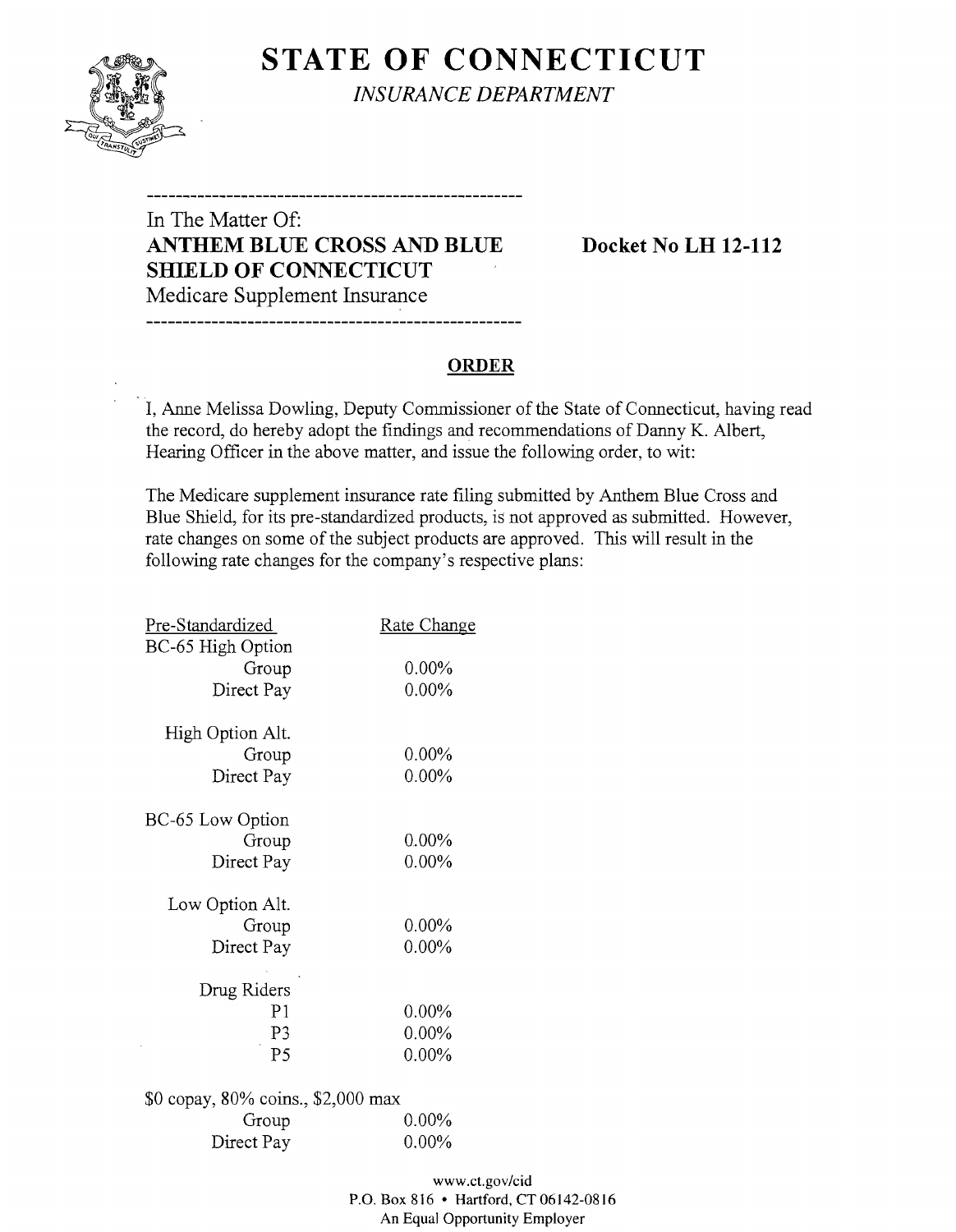| BS-65 Plan 81        |          |
|----------------------|----------|
| Group                | 3.83%    |
| Direct Pay           | 3.83%    |
| BS-65 Plan 82        |          |
| Group                | 3.94%    |
| Direct Pay           | 3.94%    |
| <b>BS-65 Plan 83</b> |          |
| Group                | 9.90%    |
| Direct Pay           | 9.90%    |
| CarePlus             |          |
| Hospital             | $0.00\%$ |
| Medical              | 3.83%    |
|                      |          |

The company's proposed rate increases on its standardized Medicare supplement insurance products are not approved as requested. However, the following rate changes are approved for the company's products.

| Increased  |
|------------|
| 20.00%     |
| $0.00\%$   |
| 5.92%      |
| $-5.00\%$  |
| $-2.00\%$  |
| $-5.00\%$  |
| $0.00\%$   |
| $0.00\%$   |
| $-5.00\%$  |
| $-5.00\%$  |
| $0.00\%$   |
| 6.20%      |
| Increased  |
| 20.00%     |
| $-2.00\%$  |
| $-5.00\%$  |
| $-10.00\%$ |
| 5.00%      |
|            |

These rate changes (pre-standardized and standardized) approved herein, are reasonable in relation to the plan benefits, projected claim costs and anticipated loss ratios the company expects to realize on the plans.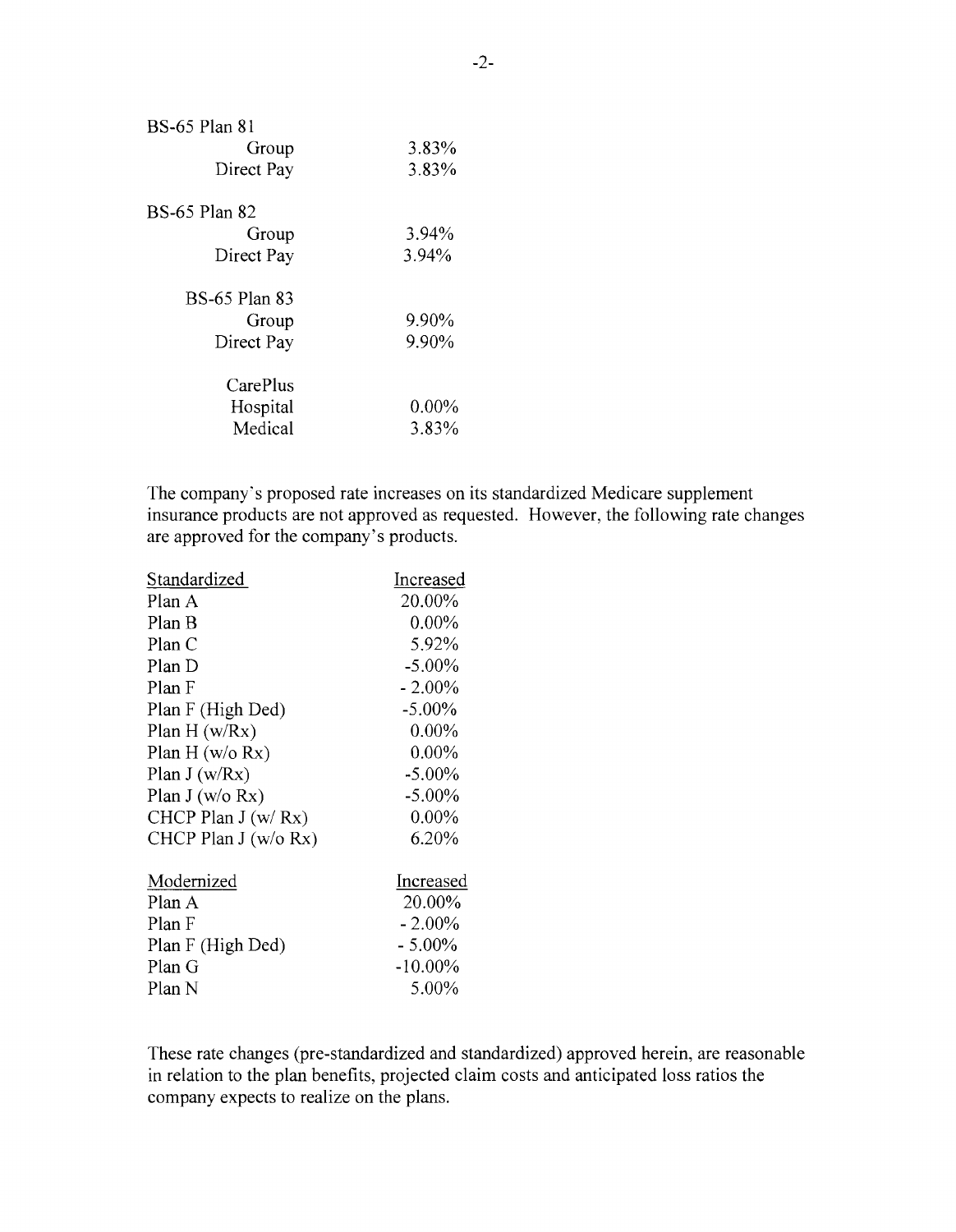Anthem Blue Cross and Blue Shield is directed to file its revised rate schedules with the Insurance Department by Friday, November 2,2012.

| Dated at Hartford, Connecticut, this 18 <sup>th</sup> day of October, 2012 M<br>Aline Melissa Dowling<br>Deputy Commissioner |  |
|------------------------------------------------------------------------------------------------------------------------------|--|
|                                                                                                                              |  |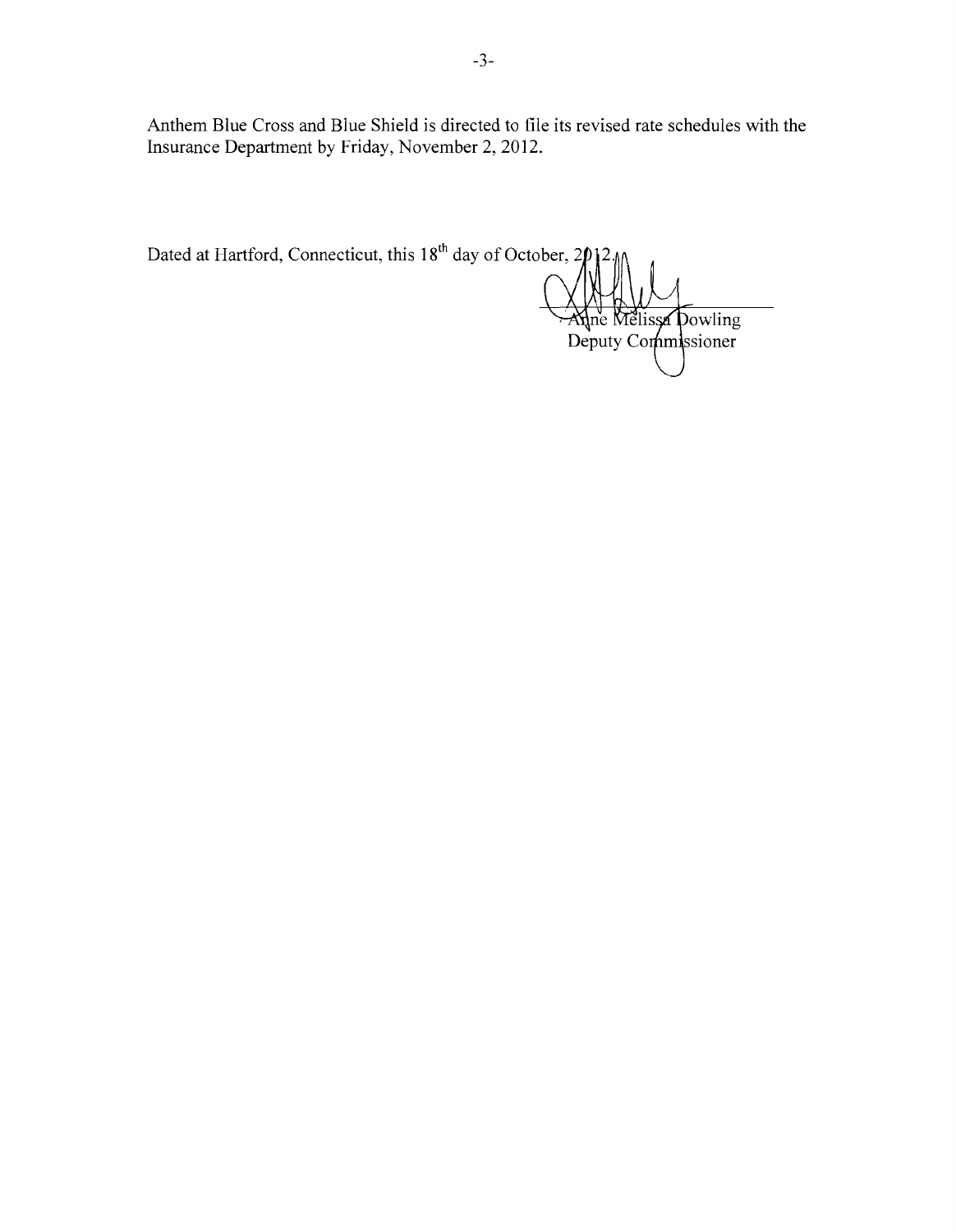

**STATE OF CONNECTICUT** *INSURANCE DEPARTMENT* 

# In The Matter Of: **ANTHEM BLUE CROSS AND BLUE Docket No LH 12-112 SHIELD OF CONNECTICUT**

Medicare Supplement Insurance

## **PROPOSED FINAL DECISION**

-------------------------------

## 1. **INTRODUCTION**

The Insurance Commissioner of the State of Connecticut is empowered to review rates charged for individual and group Medicare supplement policies sold to any resident of this State who is eligible for Medicare. This regulatory authority is carried out in accordance with statutes found in Chapter 700c of the Connecticut General Statutes.

After due notice, a public hearing was held at the Insurance Department in Hartford on October 4,2012 to consider whether or not the rate filings by Anthem BlueCross and BlueShield on its Medicare supplement business should be approved.

No members of the general public or public officials attended the hearing.

Two representatives from Anthem BCBS participated in the hearing and three other company representatives attended the hearing.

The hearing was conducted in accordance with the requirements of Section 38a-474, Connecticut General Statutes, the Uniform Administrative Procedures Act, Chapter 54 of the Connecticut General Statutes, and the Insurance Department Rules of Practice, Section 38a-8-1 et seq. of the Regulations of Connecticut State Agencies.

#### Background

A Medicare supplement (or Medigap) policy is a private health insurance policy sold on an individual or group basis which provides benefits that are additional to the benefits provided by Medicare. For many years Medicare supplement policies have been highly regulated under both state and federal law to protect the interests of persons eligible for Medicare who depend on these policies to provide additional coverage for the costs of health care.

Effective December 1, 2005, Connecticut amended its program of standardized Medicare supplement policies in accordance with Section 38a-495a of the Connecticut General Statutes, and Sections 38a-495a-1 through 38a-495a-21 of the Regulations of Connecticut Agencies. This program, which conforms to federal requirements, provides that all

> www.ct.gov/cid P.O. Box 816 • Hartford, CT 06142-0816 An Equal Opportunity Employer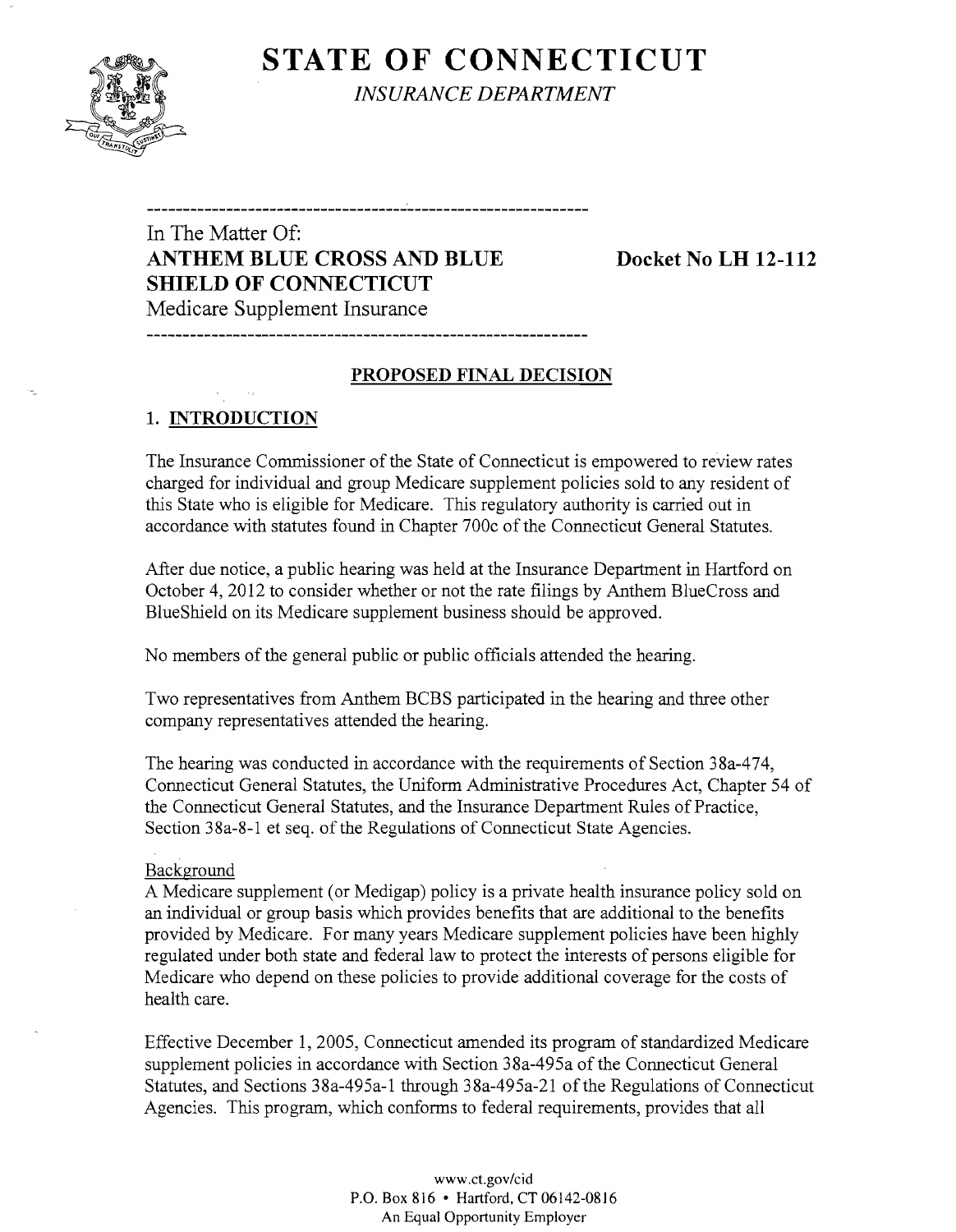insurers offering Medicare supplement policies for sale in the state must offer the basic "core" package of benefits known as Plan A. Insurers may also offer anyone or more of eleven other plans (Plans B through L).

Effective January 1,2006, in accordance with Section 38a-495c ofthe Connecticut General Statutes (as amended by Public Act 05-20) premiums for all Medicare supplement policies in the state must use community rating. Rates for Plans A through L must be computed without regard to age, gender, previous claims history or the medical condition of any person covered by a Medicare supplement policy or certificate.

The statute provides that coverage under Plan A through L may not be denied on the basis of age, gender, previous claims history or the medical condition of any covered person. Insurers may exclude benefits for losses incurred within six months from the effective date of coverage based on a pre-existing condition.

Section 38a-495a-10 of the Regulations of Connecticut Agencies, states that individual and group Medicare supplement policies must have anticipated loss ratios of 65% and 75%, respectively. Under Sections 38a-495-7 and 38a-495a-10 of the Regulations of Connecticut Agencies, filings for rate increases must demonstrate that actual and expected losses in relation to premiums meet these standards, and anticipated loss ratios for the entire future period for which the requested premiums are calculated to provide coverage must be expected to equal or exceed the appropriate loss ratio standard.

Section 38a-473 of the Connecticut General Statutes provides that no insurer may incorporate in its rates for Medicare supplement policies factors for expenses that exceed 150% of the average expense ratio for that insurer's entire written premium for all lines of health insurance for the previous calendar year.

## **II. FINDING OF FACT**

After reviewing the exhibits entered into the record of this proceeding, the testimony of the witnesses, and utilizing the experience, technical competence and specialized knowledge of the Insurance Department, the undersigned makes the following findings of fact:

Anthem Blue Cross and Blue Shield of Connecticut has requested the following rate changes to its pre-standardized and standardized books of business:

## **Pre-Standardized**

|                   | <b>In-Force Members</b> |                |                 |              |
|-------------------|-------------------------|----------------|-----------------|--------------|
|                   | 6/30/12                 | <b>Current</b> | <b>Proposed</b> | % Difference |
| BC-65 High Option |                         |                |                 |              |
| Group             | 6,895                   | \$103.23       | \$103.23        | $0.0\%$      |
| Direct Pay        | 3,127                   | \$141.71       | \$141.71        | $0.0\%$      |
| High Option Alt.  |                         |                |                 |              |
| Group             | 46                      | \$98.49        | \$98.49         | $0.0\%$      |
| Direct Pay        | 1,978                   | \$131.00       | \$131.00        | $0.0\%$      |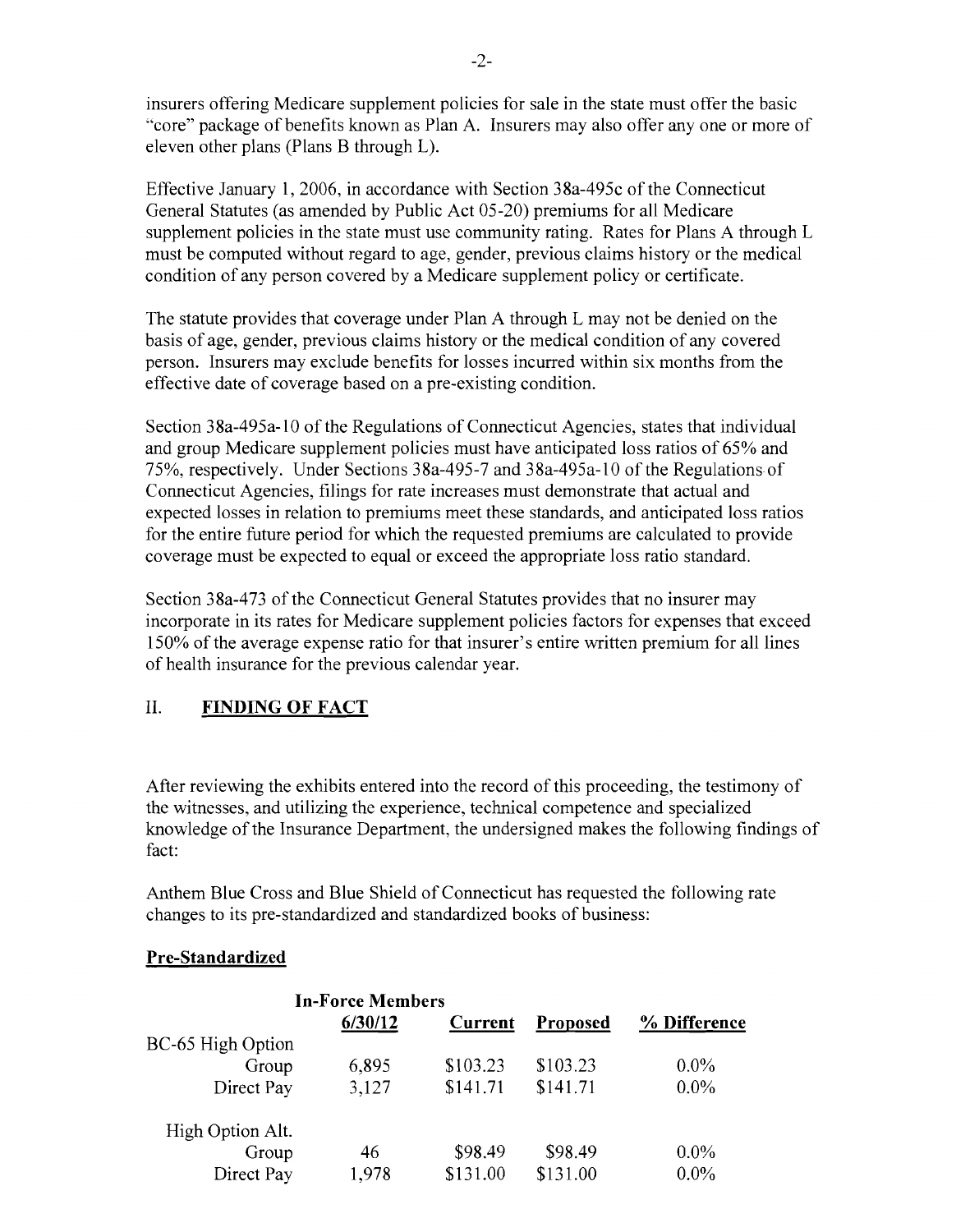| BC-65 Low Option                  |                |          |          |         |
|-----------------------------------|----------------|----------|----------|---------|
| Group                             | 687            | \$42.47  | \$42.47  | $0.0\%$ |
| Direct Pay                        | 10             | \$46.38  | \$46.38  | $0.0\%$ |
| Low Option Alt.                   |                |          |          |         |
| Group                             | $\mathbf 0$    | \$38.51  | \$38.51  | $0.0\%$ |
| Direct Pay                        | 8              | \$42.36  | \$42.36  | $0.0\%$ |
| CarePlus Hospital                 |                |          |          |         |
| Group, Direct Pay                 | 120            | \$116.29 | \$116.29 | $0.0\%$ |
| <b>BS-65 Plan 81</b>              |                |          |          |         |
| Group                             | 4,678          | \$99.78  | \$103.60 | 3.8%    |
| Direct Pay                        | 4,636          | \$108.93 | \$113.11 | 3.8%    |
| <b>BS-65 Plan 82</b>              |                |          |          |         |
| Group                             | 2,089          | \$86.28  | \$89.68  | 3.9%    |
| Direct Pay                        | 564            | \$102.89 | \$106.95 | 3.9%    |
| <b>BS-65 Plan 83</b>              |                |          |          |         |
| Group                             | 693            | \$69.59  | \$76.48  | 9.9%    |
| Direct Pay                        | 10             | \$73.94  | \$81.26  | 9.9%    |
| CarePlus Medical                  |                |          |          |         |
| Group, Direct Pay                 | 120            | \$107.04 | \$111.14 | 3.8%    |
| CarePlus Drug Riders              |                |          |          |         |
| P <sub>1</sub>                    | 54             | \$165.10 | \$176.83 | 7.1%    |
| P <sub>3</sub>                    | 22             | \$133.94 | \$143.45 | 7.1%    |
| P <sub>5</sub>                    | $\overline{0}$ | \$137.26 | \$147.01 | 7.1%    |
| \$0 copay, 80% coins., \$2000 Max |                |          |          |         |
| Direct                            | 0              | \$153.52 | \$164.42 | 7.1%    |
| Group                             | $\overline{0}$ | \$72.05  | \$77.17  | 7.1%    |

# **Standardized**

|                       | <b>In-Force Members</b> |                |                 |              |
|-----------------------|-------------------------|----------------|-----------------|--------------|
|                       | 6/30/12                 | <b>Current</b> | <b>Proposed</b> | % Difference |
|                       |                         |                |                 |              |
| Plan A                | 365                     | \$192.65       | \$231.18        | 20.00%       |
| Plan B                | 1,267                   | \$217.79       | \$220.19        | 1.10%        |
| Plan C                | 3,480                   | \$281.63       | \$306.70        | 8.90%        |
| Plan D                | 731                     | \$220.49       | \$220.49        | $0.00\%$     |
| Plan F                | 8,301                   | \$235.73       | \$235.73        | $0.00\%$     |
| High Ded. Plan F      | 3,689                   | \$37.06        | \$37.06         | $0.00\%$     |
| Plan H $(w/Rx)$       | 147                     | \$285.65       | \$303.93        | 6.40%        |
| Plan H $(w/o Rx)$     | 262                     | \$220.48       | \$220.48        | $0.00\%$     |
| Plan $J(w/Rx)$        | 301                     | \$339.23       | \$339.23        | $0.00\%$     |
| Plan J (w/o Rx)       | 3,186                   | \$225.04       | \$225.04        | $0.00\%$     |
| CHCP Plan $J(w/Rx)$   | 35                      | \$363.58       | \$363.58        | $0.00\%$     |
| CHCP Plan $J(w/o Rx)$ | 56                      | \$240.93       | \$255.87        | 6.20%        |
|                       |                         |                |                 |              |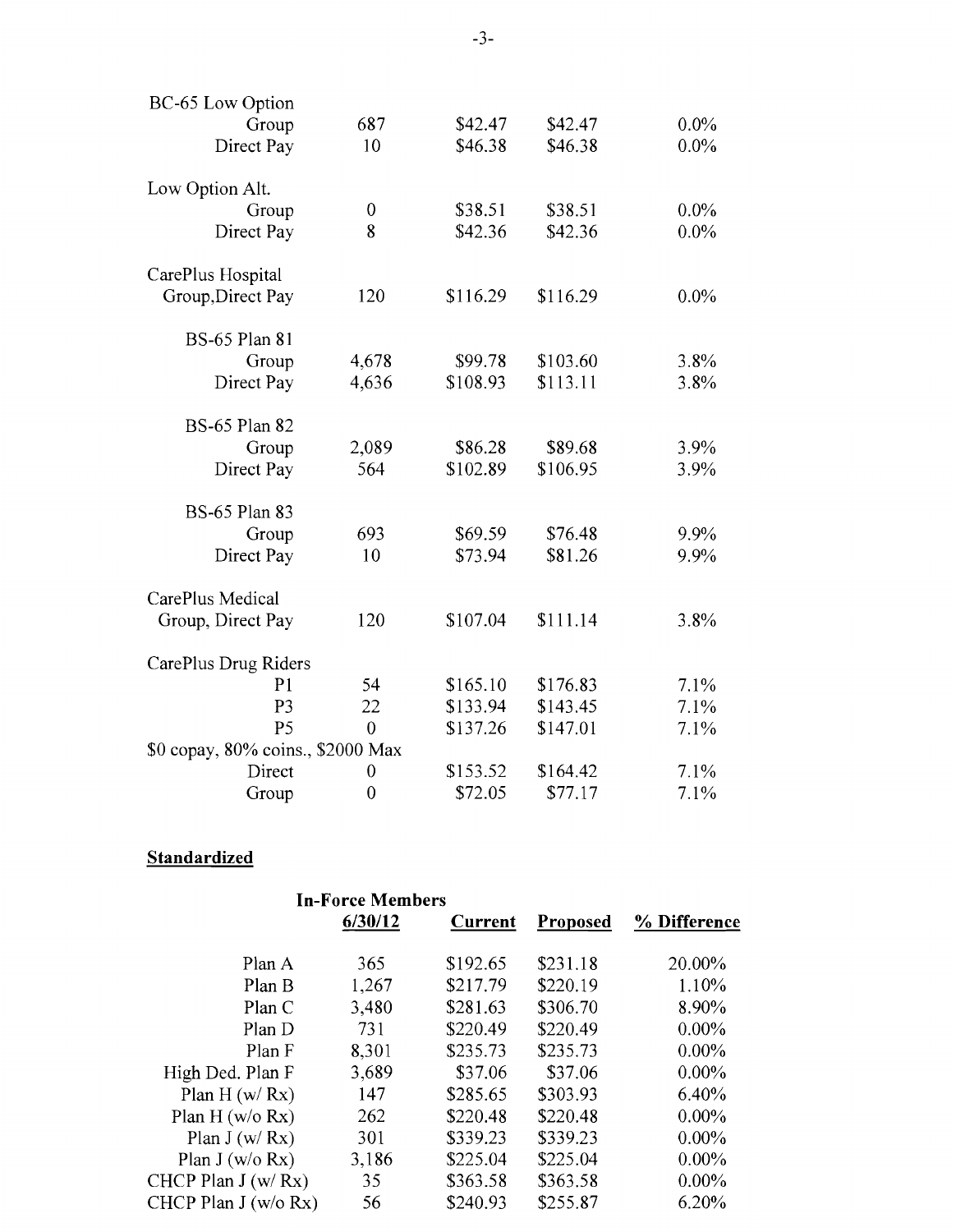#### **Modernized Plans**

l.

| % Difference |
|--------------|
| 20.00%       |
| $0.00\%$     |
| $0.00\%$     |
| $0.00\%$     |
| 5.00%        |
|              |

Anthem BCBSCT calculated incurred claims based on an experience period of January 2011 through December 2011 and claim run-out through June 2012. Trend was then applied for a 24-month period to the middle of 2013.

Overall trend was developed from Anthem experience exhibits dating from 7/2008 to 6/2012.

The loss ratio history for pre-standardized as well as standardized plans is as follows:

| 2010   | 2011   | Since Inception        |
|--------|--------|------------------------|
| 80.8%  | 79.4%  | 85.6%                  |
| 84.4%  | 88.7%  | 91.2%                  |
| 83.9%  | 83.4%  | 81.6%                  |
| 88.2%  | 84.4%  | 81.4%                  |
| 109.0% | 104.8% | 82.9%                  |
| 88.6%  | 93.3%  | 81.1%                  |
|        |        |                        |
| 2010   | 2011   | <b>Since Inception</b> |
| 95.3%  | 121.2% | 121.7%                 |
| 98.0%  | 79.0%  | 91.3%                  |
| 107.5% | 87.6%  | 92.7%                  |
| 83.2%  | 76.6%  | 85.3%                  |
| 75.5%  | 77.0%  | 80.3%                  |
| 54.1%  | 60.7%  | 44.0%                  |
| 22.1%  | 54.9%  | 48.8%                  |
| 71.6%  | 83.5%  | 79.3%                  |
| 70.7%  | 76.8%  | 74.4%                  |
| 79.1%  | 73.4%  | 71.9%                  |
| 73.0%  | 66.9%  | 71.7%                  |
| 79.9%  | 79.8%  | 79.8%                  |
|        |        |                        |

The projected 2013 loss ratios are as follows:

| Pre-standardized     | <b>Loss Ratio</b> |
|----------------------|-------------------|
| BC-65 High Option    | 82.5%             |
| BC-65 Low Option     | 84.3%             |
| <b>BS-65 Plan 81</b> | 84.6%             |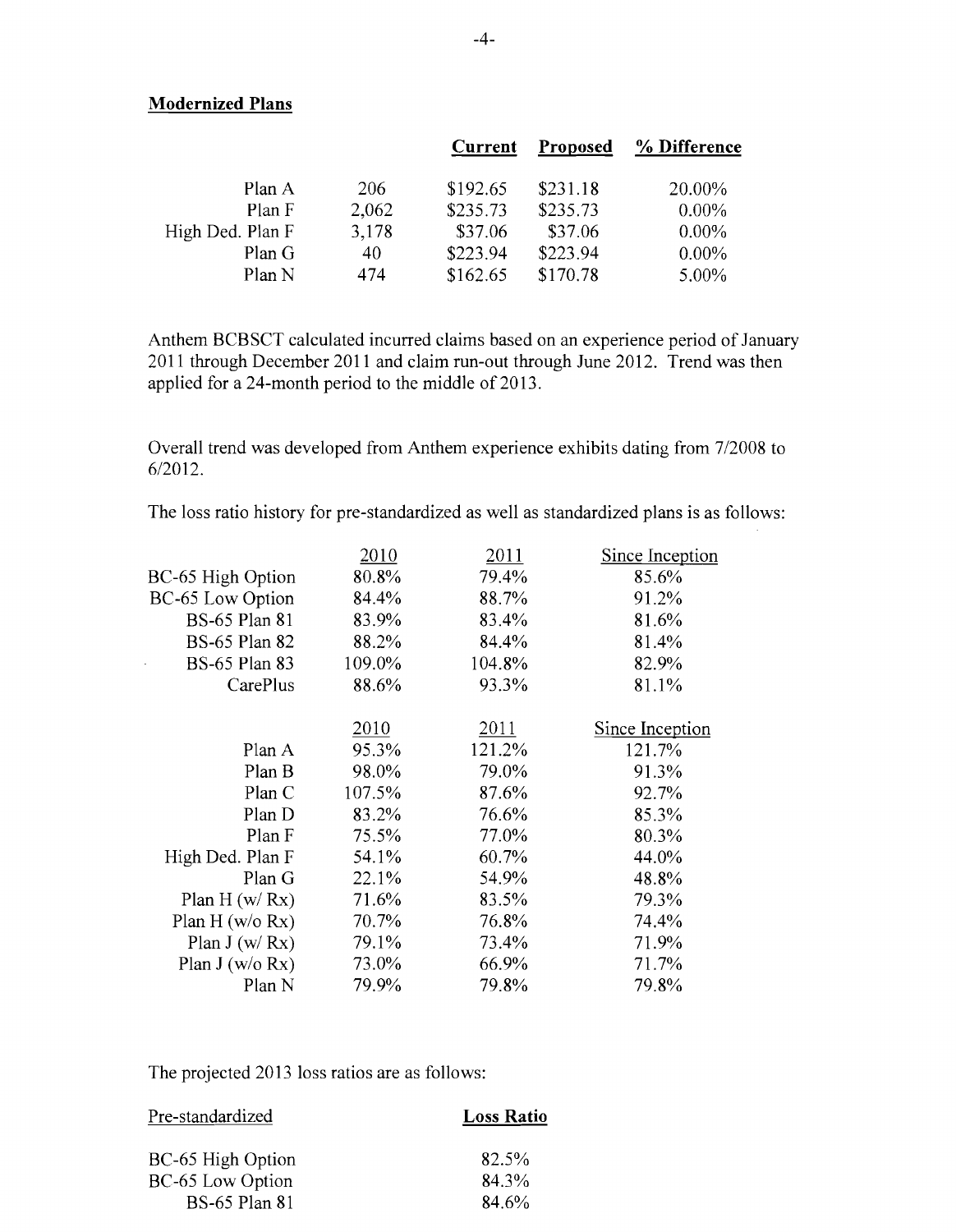| BS-65 Plan 82        | 75.6%  |
|----------------------|--------|
| <b>BS-65 Plan 83</b> | 89.6%  |
| CarePlus             | 102.7% |
|                      |        |
|                      |        |
| Standardized         |        |
| Plan A               | 96.7%  |
| Plan B               | 83.0%  |
| Plan C               | 83.0%  |
| Plan D               | 81.3%  |
| Plan F               | 82.3%  |
| High Ded. Plan F     | 71.9%  |
| Plan G               | 58.7%  |
| Plan H w/ $Rx$       | 83.2%  |
| Plan H w/o $Rx$      | 81.5%  |
| Plan J w/ $Rx$       | 79.2%  |
| Plan J w/o Rx        | 72.0%  |
| Plan N               | 81.8%  |

Anthem BCBSCT certified that their expense factor is in compliance with section 38a-473, C.G.S. They have also conformed to subsection (e) of section 38a-495c, C.G.S., regarding the automatic claims processing requirement.

The proposed rates are designed to satisfy the Connecticut statutory loss ratio of 75%.

Anthem BCBSCT's 2012 Medicare supplement rate filing proposal is in compliance with the requirements of regulation 38a-474 as it applies to the contents of the rate submission as well as the actuarial memorandum.

#### III. RECOMMENDATION

The undersigned recommends the approval of the following rate changes, in some instances no rate change, for the pre-standardized rate filing:

|                      | Proposed | Recommended |
|----------------------|----------|-------------|
|                      | Change   | Change      |
| Pre-Standardized     |          |             |
| BC-65 High Option    | $0.00\%$ | $0.00\%$    |
| High Option Alt.     | $0.00\%$ | $0.00\%$    |
| BC-65 Low Option     | $0.00\%$ | $0.00\%$    |
| Low Option Alt.      | $0.00\%$ | $0.00\%$    |
| <b>BS-65 Plan 81</b> | 3.83%    | 3.83%       |
| <b>BS-65 Plan 82</b> | 3.94%    | 3.94%       |
| <b>BS-65 Plan 83</b> | 9.90%    | 9.90%       |
| CarePlus Hospital    | $0.00\%$ | $0.00\%$    |
| CarePlus Medical     | 3.83%    | 3.83%       |
| CarePlus Drug Riders | 7.10%    | $0.00\%$    |